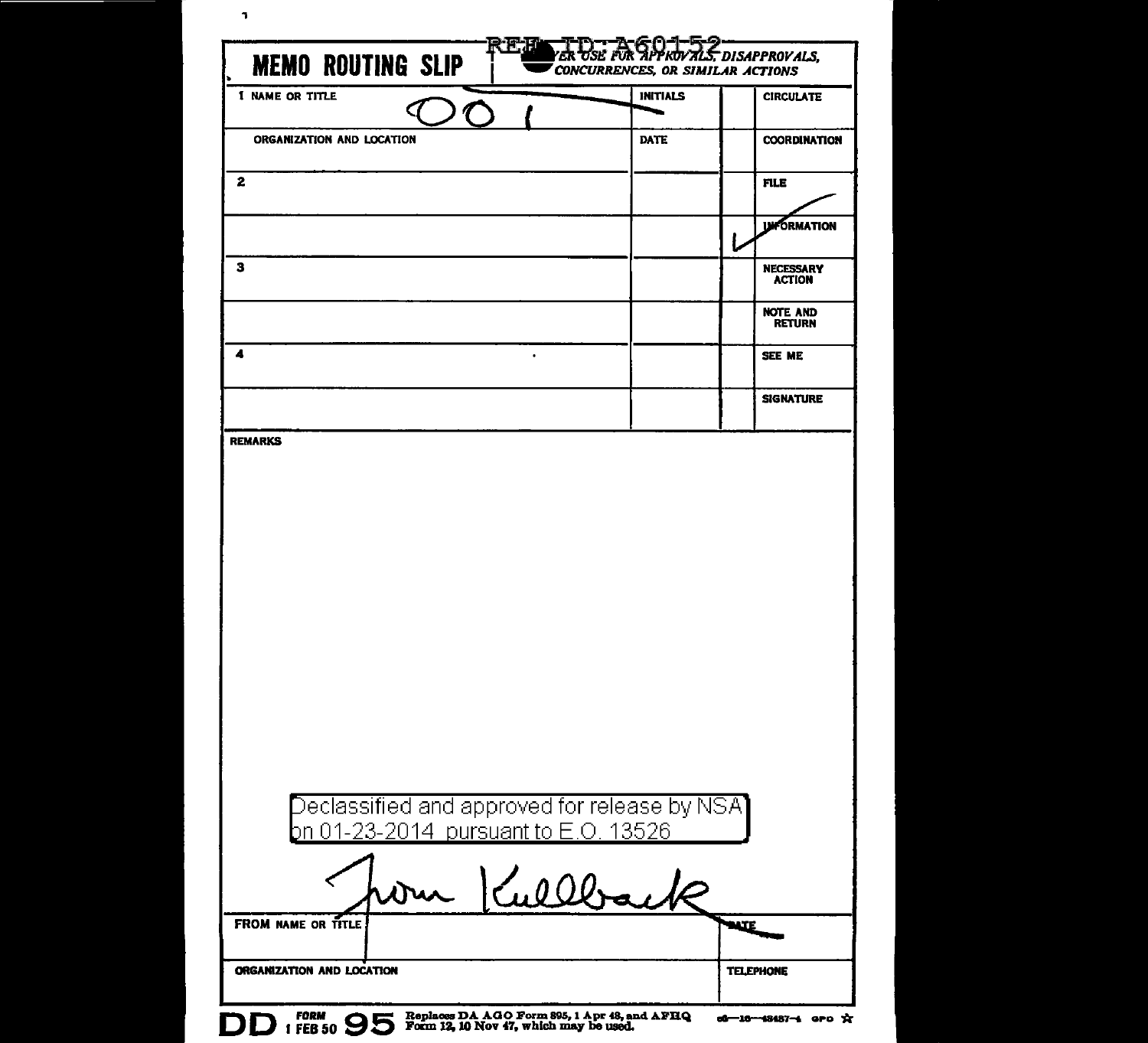| 1 NAME OR TITLE                                                                                                                                                                                                                                                                  | INITIALS    | <b>CIRCULATE</b>                  |
|----------------------------------------------------------------------------------------------------------------------------------------------------------------------------------------------------------------------------------------------------------------------------------|-------------|-----------------------------------|
| ORGANIZATION AND LOCATION                                                                                                                                                                                                                                                        | <b>DATE</b> | <b>COORDINATION</b>               |
| 2                                                                                                                                                                                                                                                                                |             | <b>FILE</b>                       |
|                                                                                                                                                                                                                                                                                  |             | <b>INFORMATION</b>                |
| з                                                                                                                                                                                                                                                                                |             | <b>NECESSARY</b><br><b>ACTION</b> |
|                                                                                                                                                                                                                                                                                  |             | <b>NOTE AND</b><br><b>RETURN</b>  |
| 4                                                                                                                                                                                                                                                                                |             | SEE ME                            |
|                                                                                                                                                                                                                                                                                  |             | <b>SIGNATURE</b>                  |
| DR. KULLBACK:<br>1. I attended the meeting with Colonel<br>Jefferson of JCS Staff, Colonel Shaw, 17,<br>Commander Grening, AFSA-42, Messrs. Tasker and<br>McKean. 17. and Dr. Tordella. re EDP.<br>2. I indicated probable delivery date of                                      |             |                                   |
| ATLAS II, August 1953 or earlier, suggested this<br>be brought to O2 attention, and said that decision<br>to ask JGS to obtain highest priority was strictly<br>an O2 matter. 17 indicated that earliest possible<br>date with highest possible priority would be<br>March 1953. |             |                                   |
| Hor EDAM<br><b>FROM NAME OR TITLE</b>                                                                                                                                                                                                                                            |             | DATE                              |

 $\sim$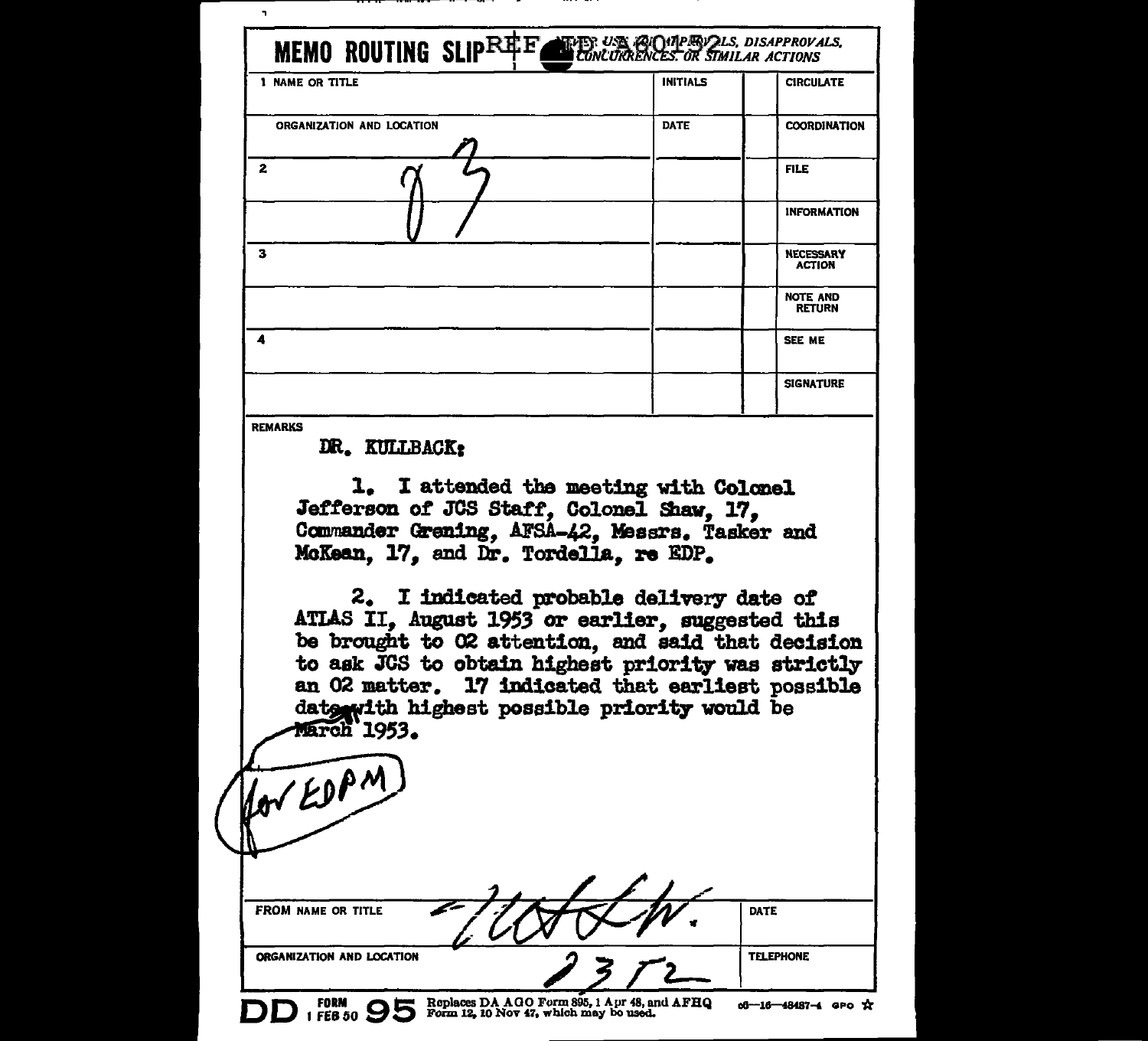$\bullet$  $\mathbf{a}^{\prime}$ **MEMO ROUTING SLIP TDR** USE FOR APPROVALS, DISAPPROVALS, CONCURRENCES, OR SIMILAR ACTIONS **INITIALS CIRCULATE** 1 NAME OR TITLE ORGANIZATION AND LOCATION DATE **COORDINATION** ロマ  $\boldsymbol{a}$  $\mathbf{z}$ **FILE INFORMATION**  $\overline{\mathbf{3}}$ **NECESSARY ACTION NOTE AND RETURN**  $\overline{\mathbf{A}}$ SEE ME **SIGNATURE REMARKS**  $\overline{v}$ ur thus FROM NAME OR TITLE **DATE** C Arrun ORGANIZATION AND DOCATION **TELEPHONE** FORM (FEB 50  $95$  Replaces DA AGO Form 895, 1 Apr 48, and AFHQ 1 FEB 50  $95$  Form 12, 10 Nov 47, which may be used. 00-10-48487-4 GPO X

------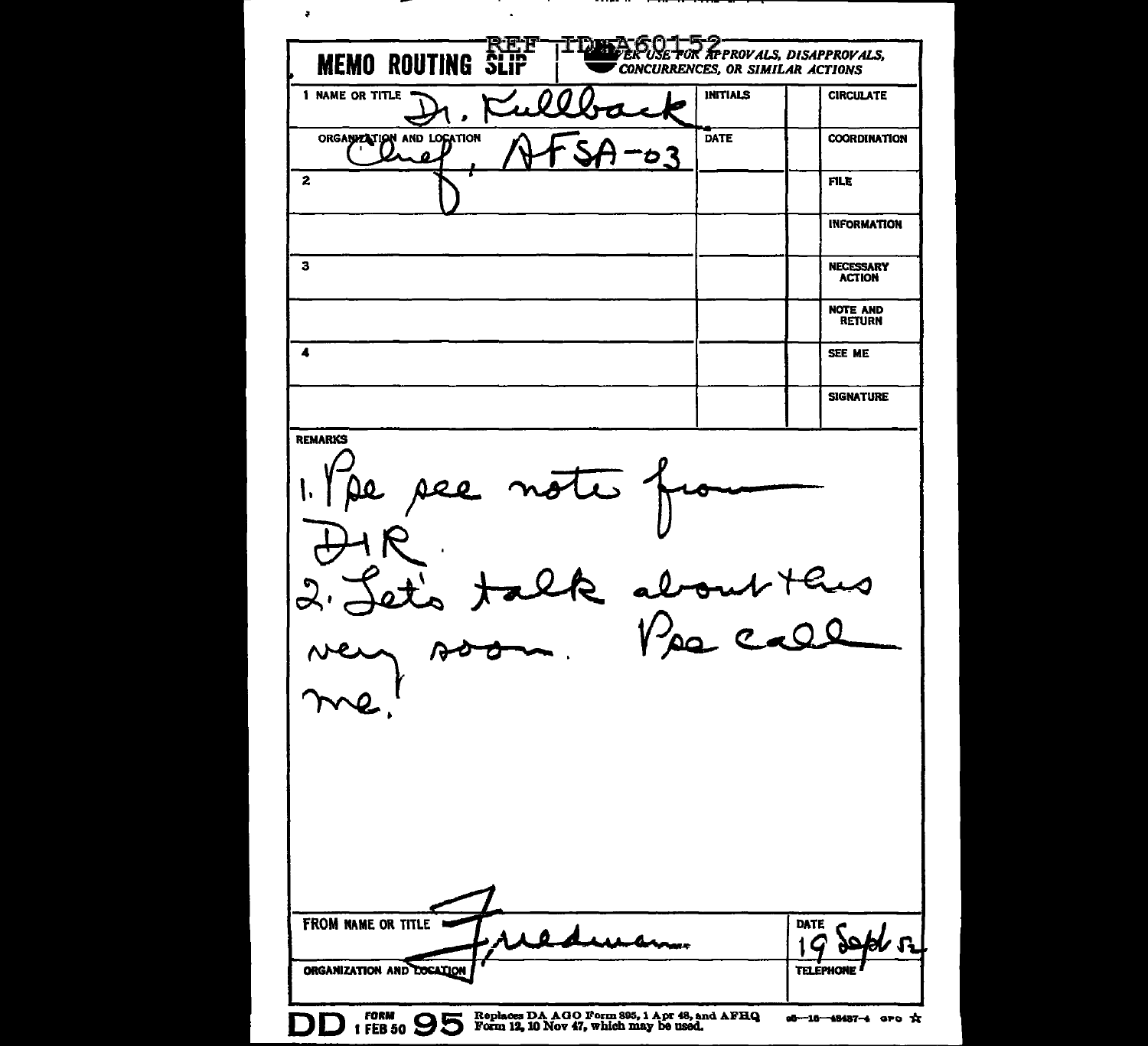$\mathbf{r}$ REF ŋ ER LISE FOR APPROVALS, DISAPPROVALS, **MEMO ROUTING SLIP** CONCURRENCES, OR SIMILAR ACTIONS 1 NAME OR TITLE  $\bigcup$   $\bigcup$   $\bigcup$   $\bigcup$   $\bigcup$   $\bigcup$   $\bigcup$   $\bigcup$  INITIALS  $\bigcup$  CIRCULATE  $\boldsymbol{a}$ 75 مہ ORGANIZATION AND LOCATION DATE | COORDINATION 2 Bernard Communication of the communication of the communication of the communication of the communication of the communication of the communication of the communication of the communication of the communication of the co INFORMATION 3 NECESSARY<br>ACTION **NOTE AND**<br>RETURN **4** SEE ME SIGNATURE REMARKS  $\boldsymbol{\alpha}$  $\boldsymbol{\mathsf{x}}$ **PS** FROM NAME OR TITLE **DATE** イム LG ORGANIZATION AND LOCATION vo 6 **D fORM** 9 5 **Coplaces DA AGO Form 805, 1 Apr 48, and AFHQ I FEB** 50 **Solution P** and **PHQ I EXECUTER P O**  $06 - 16 - 48487 - 4$  are  $X$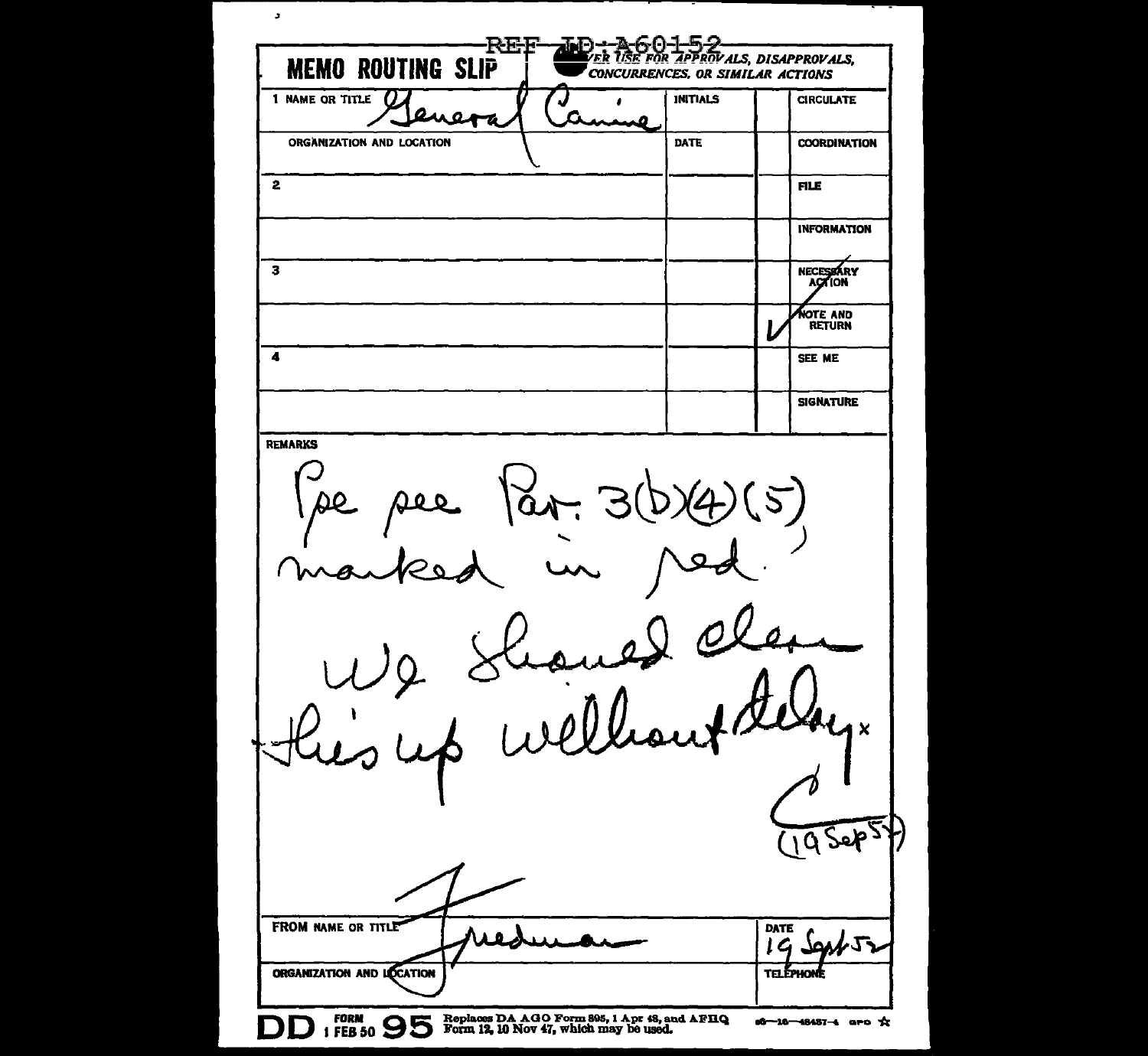## 1 EFT DE 200

CONFIDENTIAL SECURITY INFORMATION

| 351/91                                |             | Trip Report, IHM Customer Education Class #781 |
|---------------------------------------|-------------|------------------------------------------------|
| 351<br>35<br>302C<br><b>03T</b><br>03 | <b>3510</b> | 8 Sept 52<br>Mr. May/329                       |

## **Identification of Trip: 1.**

- International Business Machines, Laboratory Annex, (a) I
- Poughkeepsie. New York (b)
- 25 to 29 August 1952 e)
- (d) Familiarization with Electronic Data Processing Machine, Type 701.
- 2. Representatives:

 $\overline{\text{occ}}$ **IN TURN** 

- AFSA: Mr. W. E. May, 351 Mr. W. J. Lawless, 22 Mr. J. P. Hyduke. 221
- 3. (a) Subjects Discussed:

Purpose of the trip was to attend IEM Customer Iducation Class #781, the " first of a series designed to familiarize customer representatives with new equipments. Approximately five hours daily for four day were devoted to formal classroom sessions, at which engineering construction, programming aids, mathematical formulation and allied topics were discussed. Most of the papers discussed were reproduced and given to the class at the opening session. The last class session was devoted to the presentation of several papers by customer representatives from Atomic Energy Commission. General Electric and Boeing Aircraft on data processing and shorthand coding. This was followed by a general discussion on auxiliary equipment, such as card-to-tape and tapeto-printer devices which seem to be desirable from the point of view of most customers. The machine was available for customer operation each evening until midnight, and was in operation all night long on Thursday, since most of those present were scheduled to leave on Friday.

(b) Observations:

(1) Classroom sessions were well prepared and conducted, thanks to the efforts of Dr. C. C. Hurd, Head of the Applied Science Group. Each customer group was given an operator's manual, installation manual, a working notebook, and a set of all utility programs so far prepared. These include programs for conversion, output

## **CONFIDENTIAL**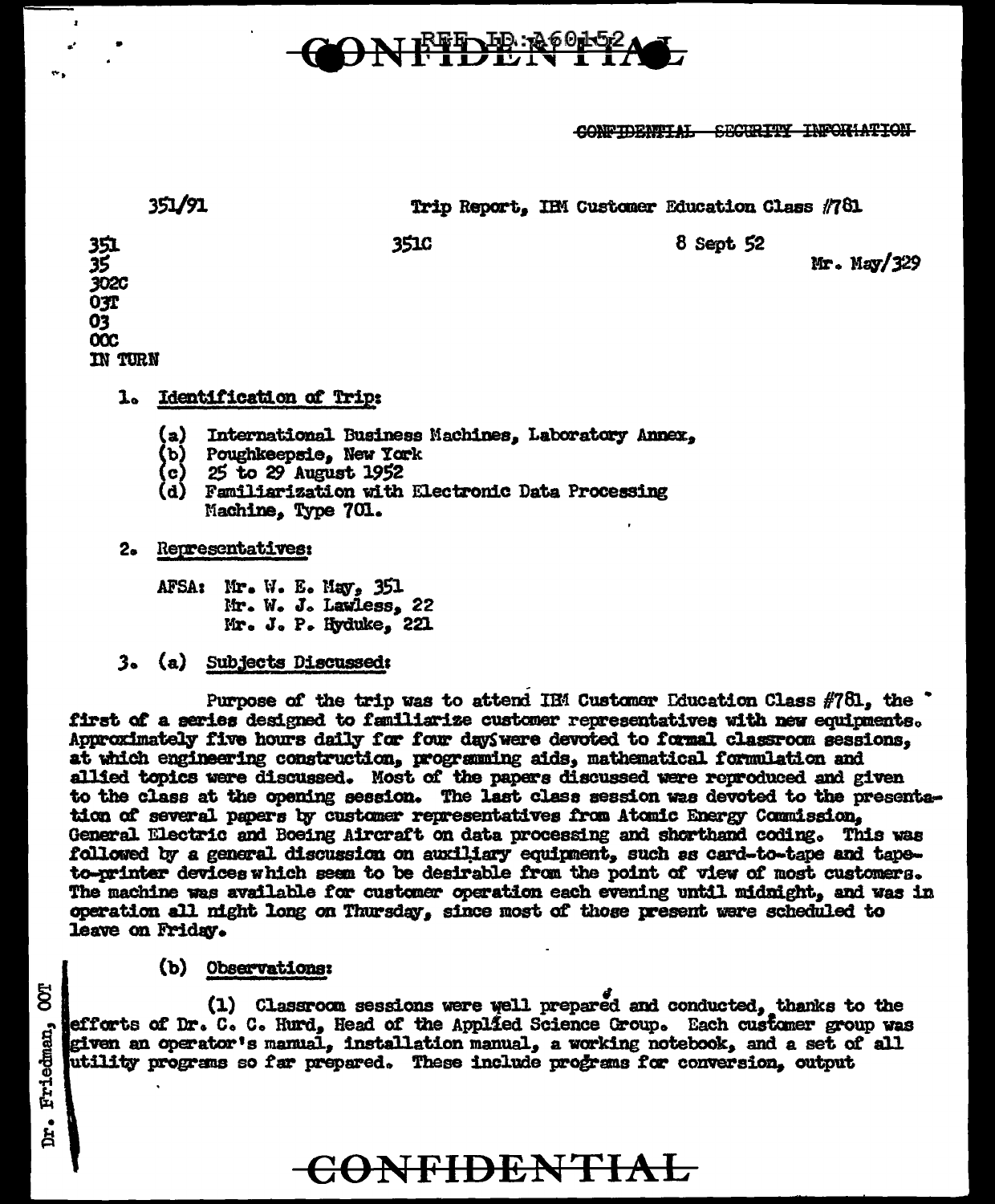

CONFIDENTIAL SECURITY INFORMATION DISPOSITION FORM 351/91 Trip Report, IHM Customer Education Class #781 **SUBJECT:** 8 Sept 52 FROM 3510 COMMENT NO. 1 TO 351  $Mr.$  May/329

z

printing, tracing, loading, and other functions. They are especially useful because punched cards are the only type of imput for which provision is made. This is not entirely satisfactory, as became quite evident when card-feed trouble caused the schedule of machine operation by the customers to be thrown almost completely out of gear. For example, the AFSA representatives were scheduled for  $5:40 \text{ nm}$ , Thursday, but were not able to operate the machine until 1:30 am the following day.

(2) The machine as a whole seems to be functioning very well. There appears to be little trouble in the electrostatic storage (which is 1024 words in the engineering model), and the four magnetic tape units operate satisfactorily. There is some question as to the need for other orders, such as an extract order. whose function can only be accomplished by a combination of several other orders. Nor is this need restricted to our own operations, as evidenced in informal discussions with other customer representatives. IRM would probably be willing to include special features, for a price, but just what they would be and how much they would cost remains an open question.

(3) Some interesting comments were made concerning programing. Many of the installations planning to rent the 701 are at present using one or more 60t, or CPC assemblages. For example, the AEC at Los Alamos has 110 people coding problems for the 60l, and is adding to its staff at the rate of two or three each week. A number of the representatives indicated that they either had or were in the process of hiring sizable staffs to do the coding. In most cases, this means that a relatively small group prepares the problems in symbolic or shorthand coding, and a separate group performs the actual detailed coding necessary to prepare the programs for the machines. This procedure seems to be satisfactory for those whose problems are mathematical throughout, since the individual programs usually involve numerical solutions of equations of various kinds. However, it is my personal opinion that it would be extremely difficult, if feasible at all, to code symbolically a problem in cryptanalysis and to expect someone else with perhaps only a smattering of cryptanalytic training to complete the job. This, plus the usual difficulties in hiring, is the main reason why acquiring and training good programmers for cryptologic problems is a difficult one.

 $(l_i)$  A basic question which has arisen deserves some thought. If the 701 is being considered as an interim device pending the completion of ATLAS II, the delivery date of both equipments becomes a matter of some concern, as does the rental figure. On the basis of present information, it appears that both equipments are scheduled for delivery in August 1953. Insofar as the 701 is concerned, this date is subject to change pending representations by AFSA before the National Production Authority. There are a number of aircraft

2

## CONFIDENTIAL